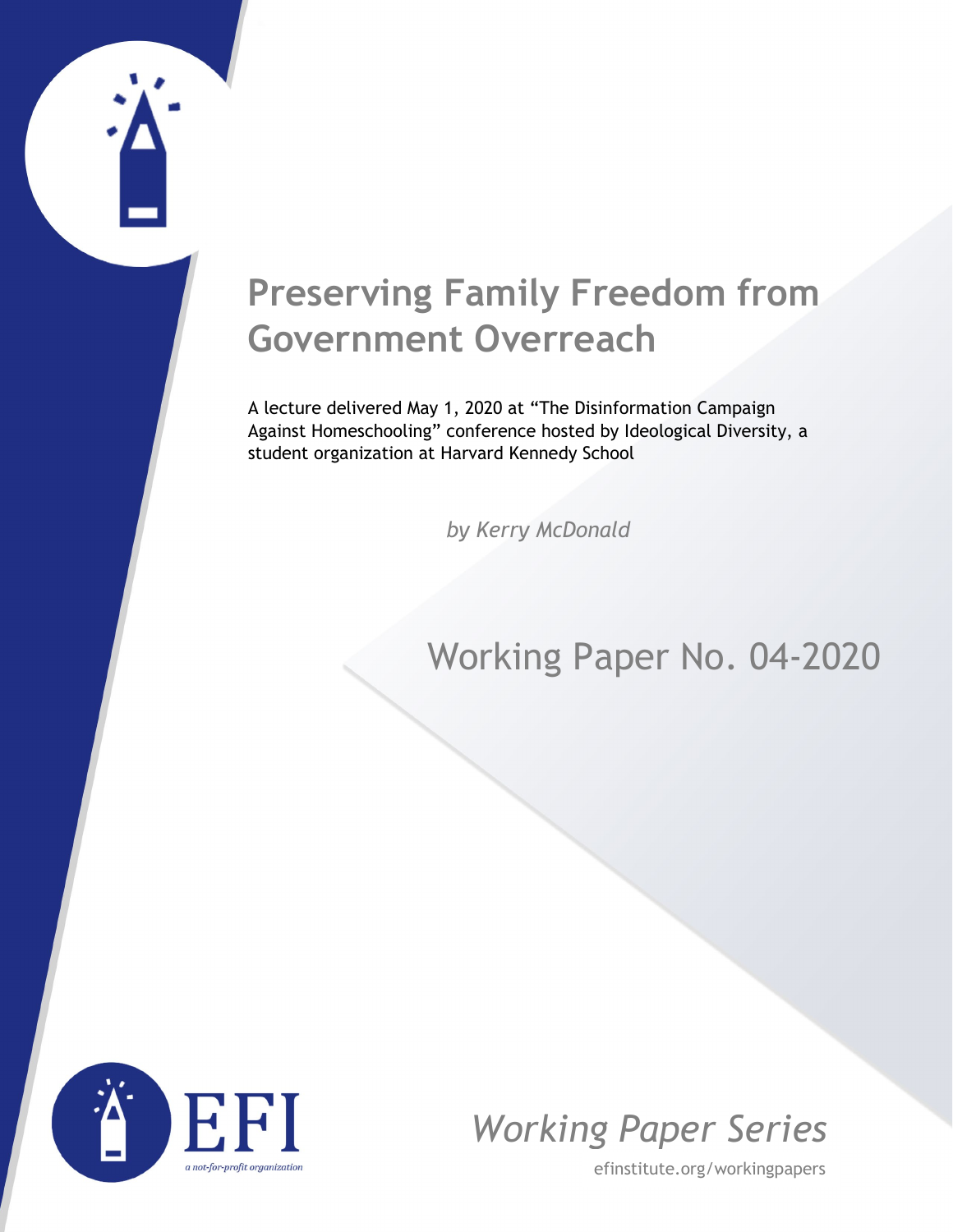*Editor's Note: This address was presented during a livestream event hosted by the Harvard Kennedy School titled: "The Disinformation Campaign Against Homeschooling" on 1 May 2020*

# Preserving Family Freedom from Government Overreach

by Kerry McDonald

Thank you, Cevin, and thank you to the Ideological Diversity student group and the Harvard Kennedy School for sponsoring this important event. I am honored to be joined by such an esteemed group of panelists to highlight the disinformation campaign against homeschooling.

As a Harvard alumna, education researcher, and, most importantly, a homeschooling mother of four children right here in Cambridge, Massachusetts—just down the road from Harvard's main campus—I was, like many of you, appalled when I read the recent *Harvard Magazine* [article](https://harvardmagazine.com/2020/05/right-now-risks-homeschooling) against homeschooling that was based on Harvard Law School Professor Elizabeth Bartholet's lengthy [paper](https://arizonalawreview.org/homeschooling-parent-rights-absolutism-vs-child-rights-to-education-protection/) in the Arizona Law Review calling for a presumptive ban on homeschooling. I wrote a letter to the editor of *Harvard Magazine* expressing my disappointment with the magazine's inaccurate and one-sided portrayal of homeschooling that is not at all reflective of  $21<sup>st</sup>$  century homeschooling, and I also [published that letter](https://fee.org/articles/harvard-magazine-calls-for-a-presumptive-ban-on-homeschooling-here-are-5-things-it-got-wrong/) at FEE.org where it's been widely shared.

Professor Bartholet tries to say that homeschooling should be banned because homeschooled children are not in school and could be abused by their families, but in my work I get emails and message all the time from families who are choosing homeschooling to escape widespread abuse in public schools.

Maybe their child has been bullied and endured persistent peer abuse, both physical and emotional. Sometimes these children are abused by their teachers and other school officials. Newspaper headlines regularly [expose](https://www.washingtonpost.com/local/public-safety/principal-teacher-charged-in-connection-with-alleged-abuse-of-special-needs-students-at-va-school/2019/12/16/2a9d5428-2037-11ea-bed5-880264cc91a9_story.html) how various public school teachers have been arrested and convicted for abuse against their students. Corey DeAngelis will share more statistics, but a 2004 US Department of Education [study](https://www2.ed.gov/rschstat/research/pubs/misconductreview/index.html?fbclid=IwAR3mxtqZGCpaE13t0KIn4EFv1YEoeP7LGK0dGGhDG8aQ_alNw6_9bCXvaes) found that 1 in 10 students will experience sexual abuse by a public school educator by the time they graduate from high school. Tragically, child abuse happens everywhere, but homeschooling is the exit ramp for many loving families to protect their children from the harm they endure in public schools.

Bartholet and others make it seem that home is the prison and school is the liberator, (as the *Harvard Magazine* article illustration tried to show), when for many children (as Cevin Soling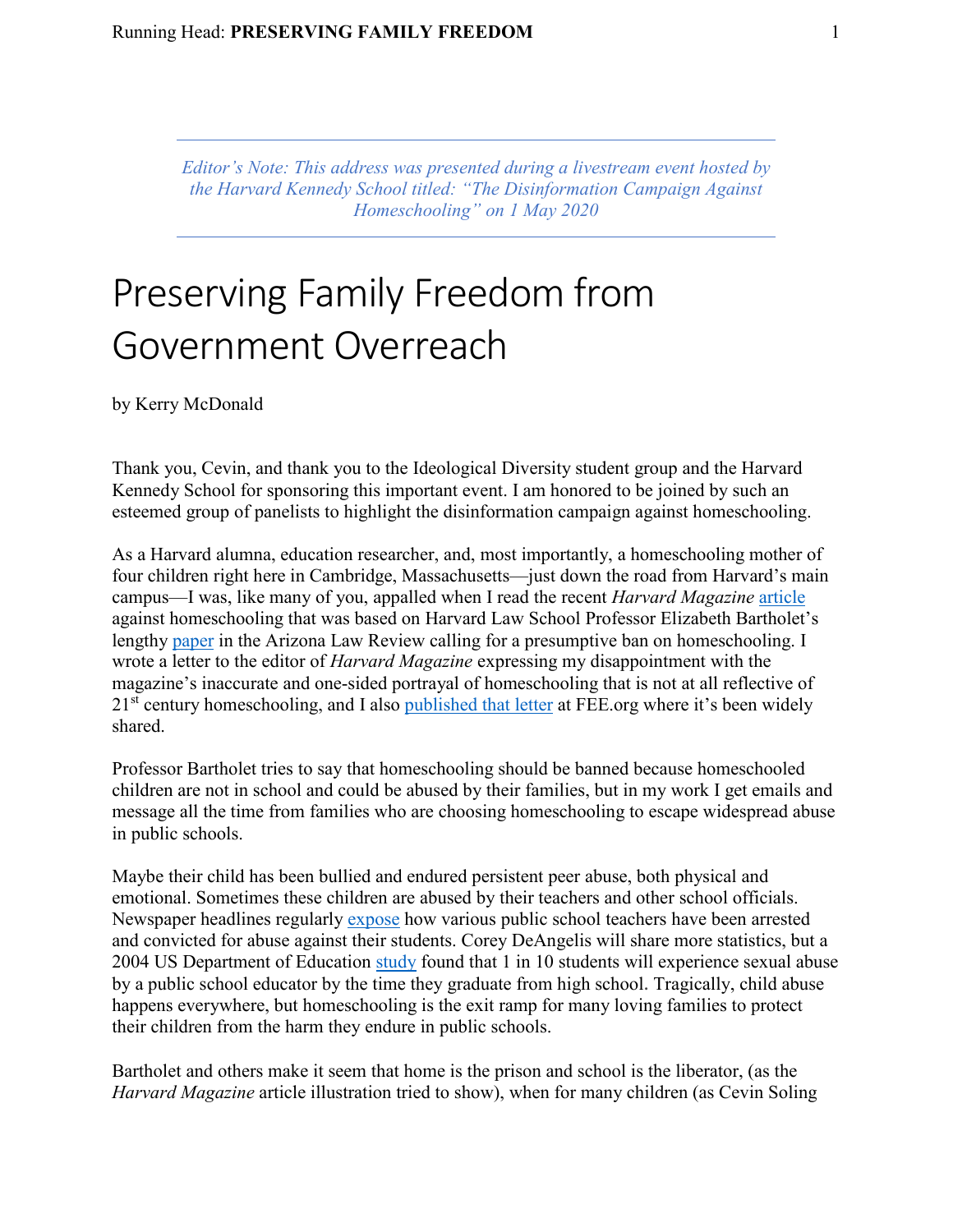#### Running Head: **PRESERVING FAMILY FREEDOM** 2

reveals in his award-winning 2009 documentary, [The War on Kids\)](https://www.washingtonpost.com/local/public-safety/principal-teacher-charged-in-connection-with-alleged-abuse-of-special-needs-students-at-va-school/2019/12/16/2a9d5428-2037-11ea-bed5-880264cc91a9_story.html), school is most certainly the prison where they are trapped inside a compulsory classroom. Homeschooling can be the relief.

While some of the homeschooling families I talk to are fleeing abusive schooling environments, others simply desire a different learning environment for their children outside of a conventional classroom. Maybe their children are bored at school, are unchallenged, and the parents want to provide a more rigorous academic environment. Maybe they are a family of "worldschoolers," traveling regularly for work or leisure, and becoming immersed in cultures around the globe. Maybe their children are energetic and exuberant and have a hard time sitting still in a conventional classroom. Many homeschooling parents want to help retain their child's natural creativity and curiosity rather than having it crushed by a system of mass schooling that demands conformity and compliance.

Homeschooling is legal in all 50 US states and has been since the mid-1990s, but now that right, that exit ramp, is under attack, with calls for a national ban on the practice, or at the very least heavy regulation to force homeschooling to look like public school at home.

One of the more concerning characteristics of both the Arizona Law Review paper and the related *Harvard Magazine* article is the anti-religion sentiment, and in particular, the palpable disdain for conservative Christian beliefs and values. Look, I'm not at all religious but I find it deeply concerning when individuals and families are persecuted for their religious beliefs or values. This bias against religious and conservative families is particularly strange when Bartholet herself [indicates](https://harvardmagazine.com/2020/05/right-now-risks-homeschooling) that one of her reasons for wanting to ban homeschooling is to make sure that children grow up with "tolerance of other people's viewpoints," and yet her piece is so *intolerant* toward those who don't think or live like she does.

Twice in her Arizona Law Review article and again in the *Harvard Magazine* piece, Bartholet says that up to 90% of today's homeschoolers are "driven by conservative Christian beliefs." To which I would say, first, that's not true, but second even if it were true, so what? Why would that matter? Why would it matter if 90% of today's homeschoolers are driven by atheist beliefs? Why would it matter if 90% of today's homeschoolers are driven by Buddhist beliefs? This should not be a justification for increased oversight and suspicion of a particular group.

That said, reliable data show that about [two-thirds](https://www.theatlantic.com/education/archive/2016/03/homeschooling-without-god/475953/) of US homeschooling families identify as Christian, which is equal to the US population as a whole, with about two-thirds of Americans identifying as Christian according to the [Pew Research Center.](https://www.pewforum.org/2019/10/17/in-u-s-decline-of-christianity-continues-at-rapid-pace/) But even if homeschooling families identify as Christian, most are not choosing to homeschool for religious reasons. According to the most recent [data](https://nces.ed.gov/pubsearch/pubsinfo.asp?pubid=2017102) from the US Department of Education, a top motivator for today's homeschooling families and the one cited most frequently in recent surveys is: "concern about the environment of other schools, including safety, drugs, and negative peer pressure."

Moreover, much of the recent growth in the US homeschool population over the past decade has come from [urban, secular](https://www.newsweek.com/why-urban-educated-parents-are-turning-diy-education-64349) families – like mine—who want more freedom and flexibility for our children's learning